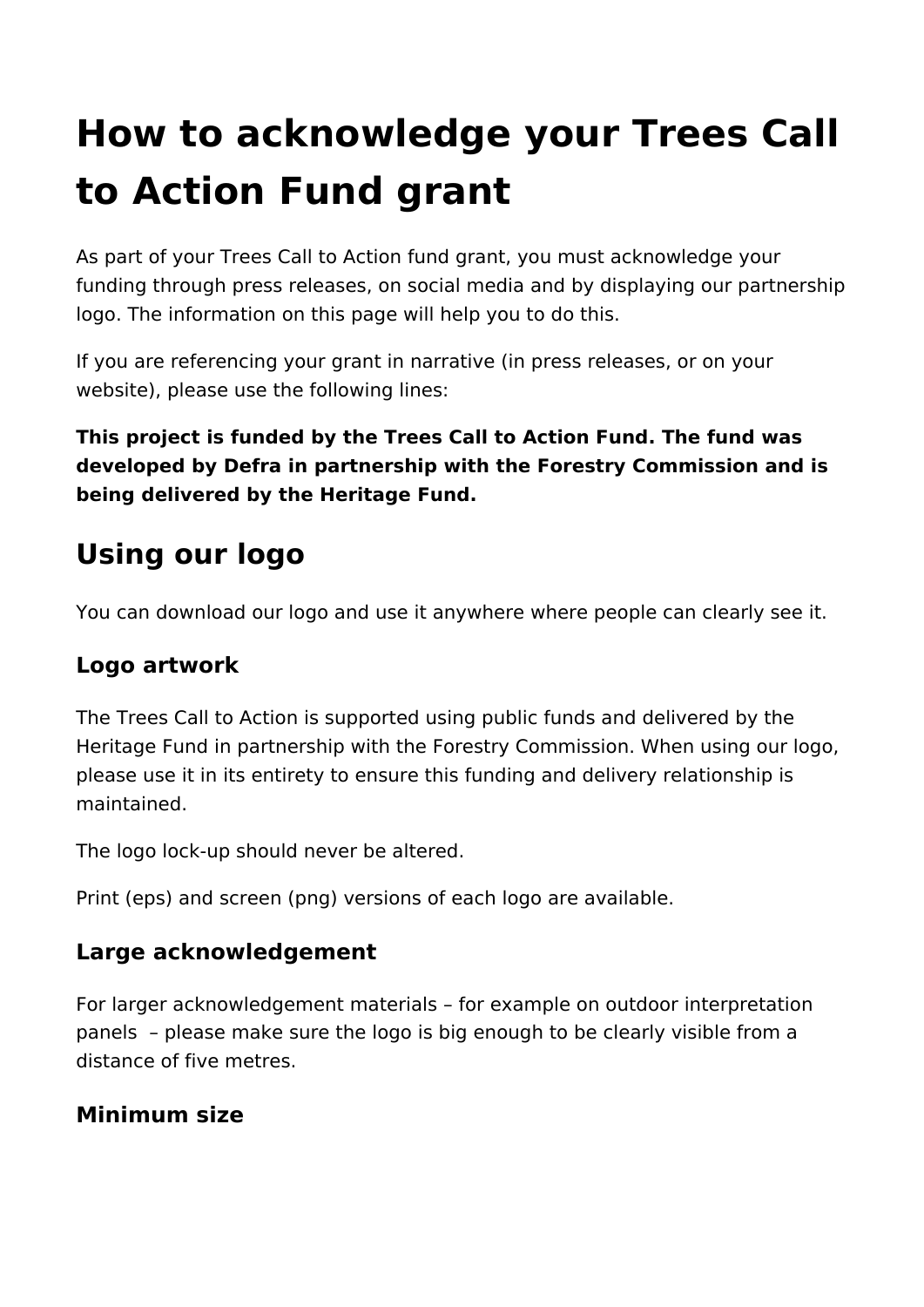The minimum size refers to the whole width of the logo lock-up. To make sure the logo lock-up is clear and legible, the minimum size logo lock-up should appear is 108mm in print and 306px on screen.

#### **Exclusion zone**

The exclusion zone ensures the logo is not compromised by other elements and helps it stand out. The following is a minimum clearance area. Whenever possible, leave more space around the logo than the exclusion zone. The height and width of the clear space is set by the width of the royal crest in the Defra logo.

### **Colour**

The logo must only be reproduced in black, white or the full colour version on these pages.

Please do not use the logo in pink, gold, grey or any other colour not specified here.

# **Sharing on social media**

If possible and where space allows, please tag Defra and The National Lottery Heritage Fund in your posts.

### **Twitter**

@DefraGovUK

@HeritageFundUK

@ForestryComm

#### **Instagram and Facebook**

@DefraGovUK

@HeritageFundUK

### **LinkedIn**

@DefraGovUK